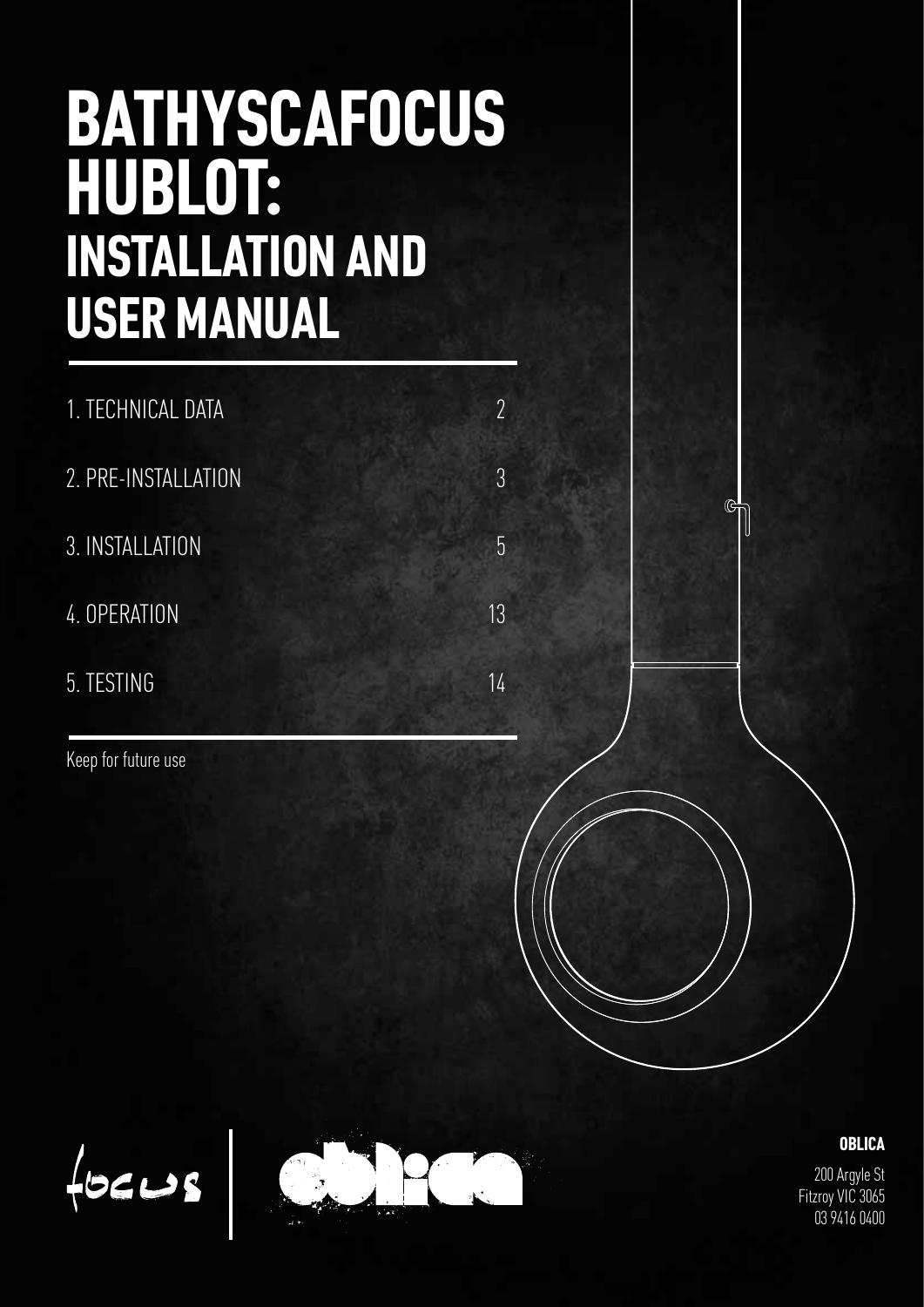## **1. TECHNICAL DATA**

| <b>WEIGHT AND DIMENSIONS:</b> |                           |
|-------------------------------|---------------------------|
| Firebox diameter              | 700mm                     |
| Firebox weight                | 68Kg                      |
| Flue diameter                 | $219$ mm                  |
| Flue weight                   | 16Kg/meter                |
| Standard bracket weight       | 20Kq                      |
| External flue kit             | Triple skin 200/250/300mm |

| DETERMINED UNDER TEST CONDITIONS: |            |
|-----------------------------------|------------|
| Nominal thermal output            | 16 5kW     |
| Efficiency                        | 558%       |
| Emissions (Australian Test)       | $1.2$ g/Kg |

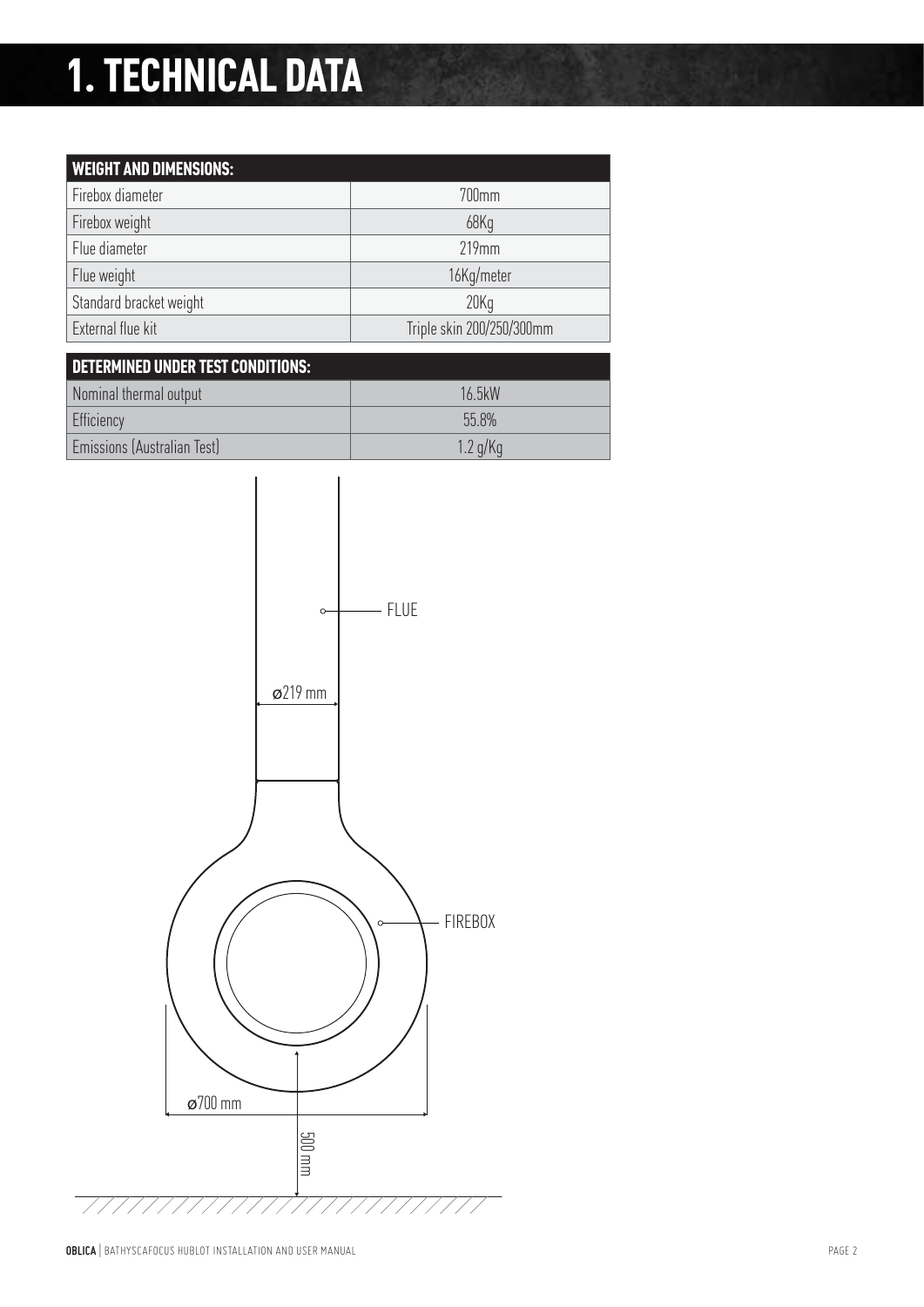## **2. PRE-INSTALLATION**

Congratulations on your purchase of the BathyscaFocus Hublot. This appliance should be installed and checked by a qualified professional. Ensure you have read the operation guidelines thoroughly prior to first use. For any questions or concerns please contact Oblica on 03 9416 0400.

The installation process is outlined below:

- Determine position of firebox and flue carefully observing the clearances described within this section
- Install the suspension bracket
- Install the external flue
- Install the internal flue and engage the firebox
- Ensure the floor has adequate protection

#### **CAUTION:**

Using components or parts other than those provided by the manufacturer or modifying the specification of components may result in inferior or unsafe operation. If such action is necessary, consult the manufacturer in the first instance.

### *WARNING:*

- *The appliance and flue-system must be installed in accordance with AS/NZS 2918 and the relevant building code or codes.*
- *Any modification of the appliance that has not been approved in writing by the testing authority will be in breach of the approval granted for compliance with AS/NZS 4013.*
- *Once the flue has been installed and approved by a professional installer, the flue must not be modified in any way.*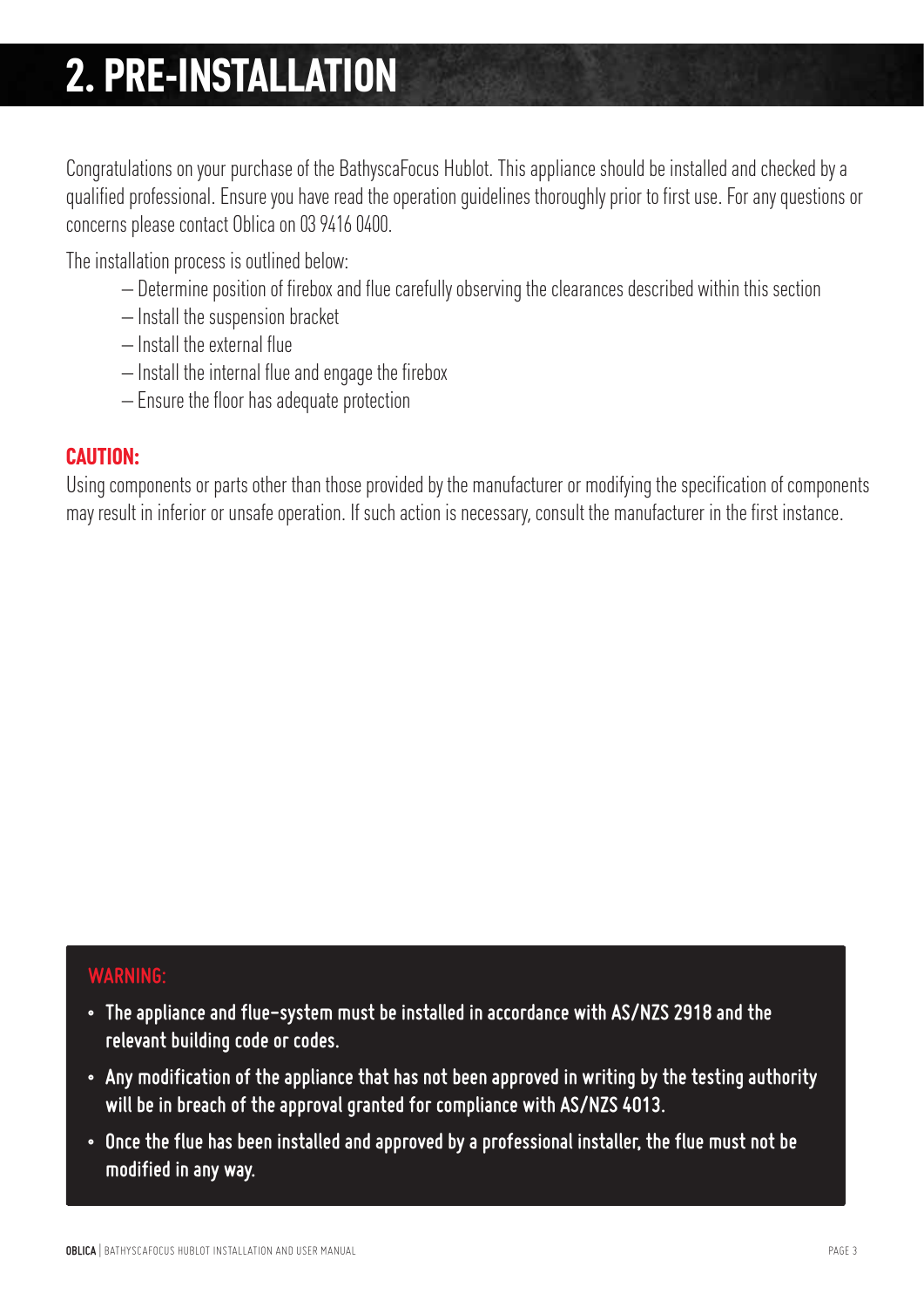## *MINIMUM CLEARANCE – INTERNAL*

### **2.1 Clearance from non-combustible surfaces (eg masonry)**

100mm minimum clearance is required from fully non-combustible surfaces.



### **2.2 Clearance from glass**

500mm minimum clearance is required from normal non-combustible glass.

350mm minimum clearance is required from toughened glass.



### **IMPORTANT:**

Frames must also be considered. Timber window frames must be treated as combustible surfaces (see 2.3). Aluminium frames can be treated as non-combustible surfaces (see 2.2).

### **2.3 Clearance from combustible surfaces (eg timber joist & plasterboard)**

1000mm minimum clearance is required on all sides when the BathyscaFocus Hublot can rotate 360°.



750mm minimum clearance is required if the rotation of the BathyscaFocus Hublot is locked at 120˚ or 90˚ away from the wall. Locking the BathyscaFocus Hublot so that the opening is fixed is an option available on purchase.



Clearances may be reduced with the application of heat shielding to walls in accordance to the Australian Building Code.

For information on heat shielding please contact our office on 03 9416 0400 or email info@oblica.com.au.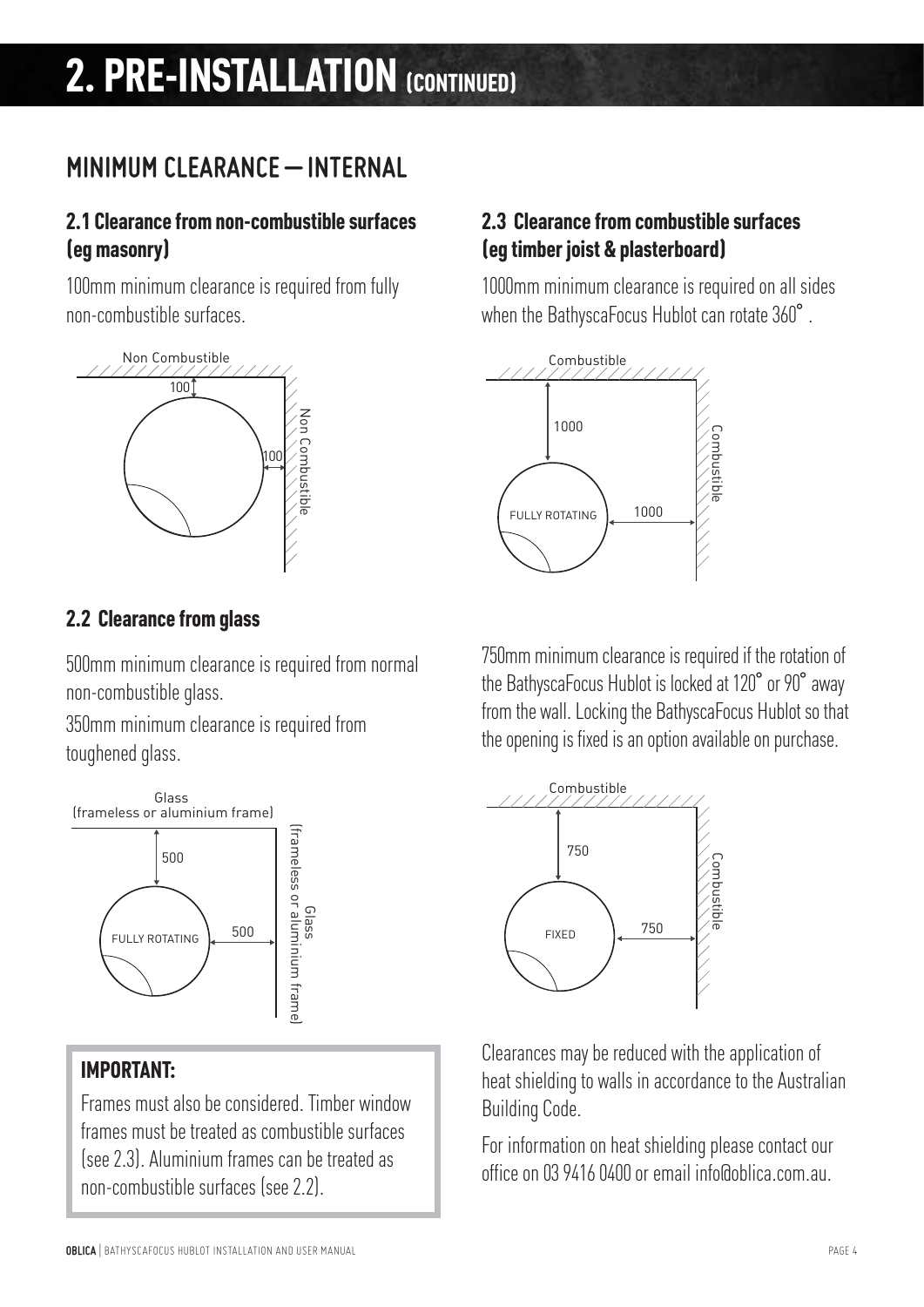## **3. INSTALLATION**

### **3.1 Installing the suspension bracket**

- The bracket must be structurally secured within the roof as shown in the diagram below.
- The largest cylinder must project down from the ceiling by at least 150mm (BCA requirement) unless the ceiling is made from a non-combustible material such as concrete.
- You must leave a 25mm clearance gap between the bracket and the ceiling. This gap will be covered by the ceiling Flange.
- 12mm ventilation gap between the plasterboard and the ceiling flange
- 25mm minimum clearance from the triple skin flue to any combustible material within the roof space
- 40mm minimum overlap of the stainless steel 8" flue into the connector

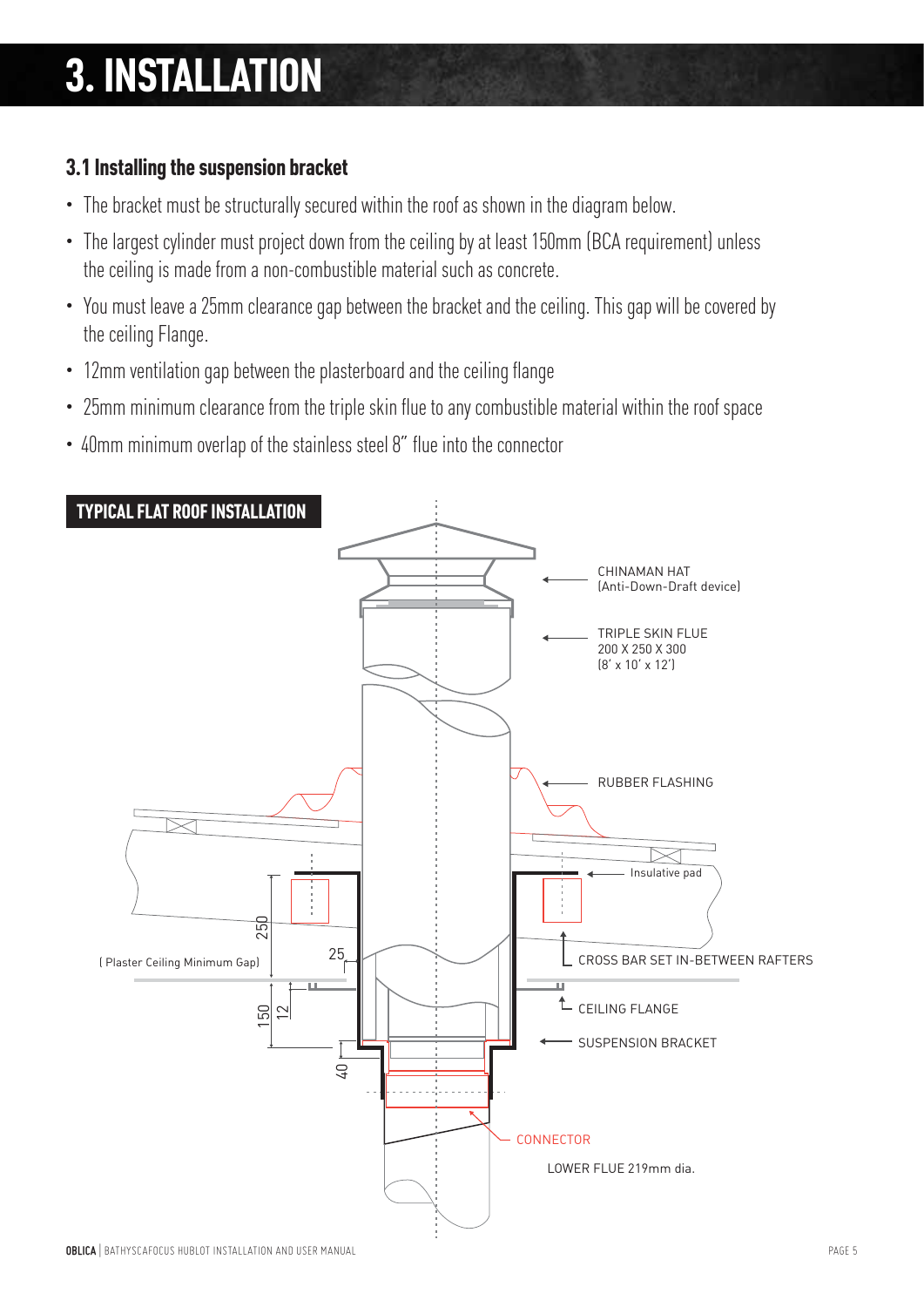#### **PITCHED ROOF INSTALLATION (CUSTOM MADE BRACKET)**

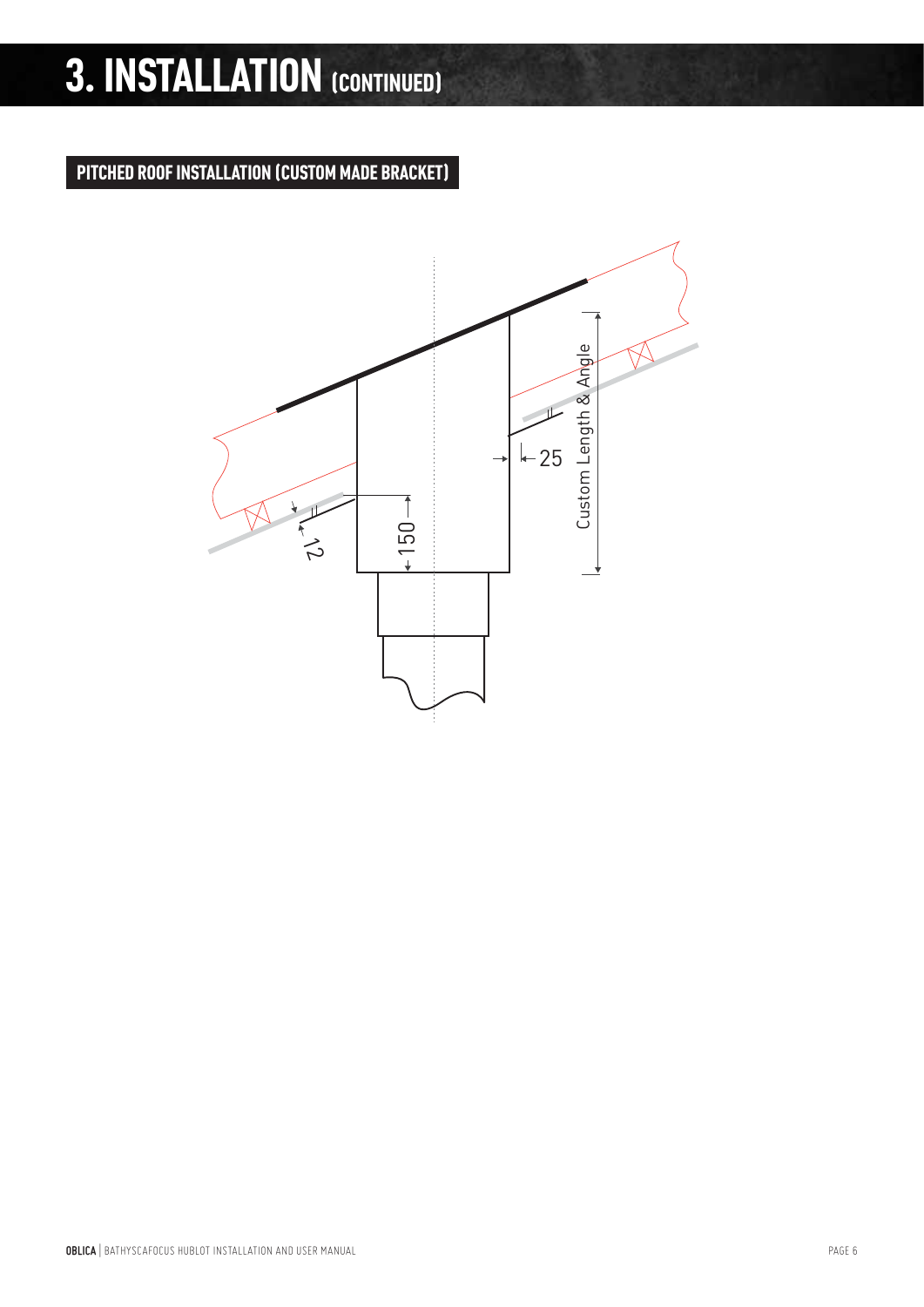### **3.2 Installing the external flue**

- 1. Place the connection piece inside the suspension bracket. This will join the single skin flue below the bracket and the triple skin flue above the bracket which have different diameters.
- 2. Ensure the triple skin flue is installed as per Australian standards (see diagrams below).

#### **PITCHED ROOF INSTALLATION**

The top of the flue must be 400mm higher than the highest point of the roof. Alternatively, there must be a minimum distance of 3 meters from any higher section of roof.



#### **FLAT ROOF INSTALLATION (LESS THAN 5**˚ **PITCH)**

The top of the flue must be 1200mm above the roofline. Alternatively, there must be a minimum distance of 3 meters from any higher section of roof.

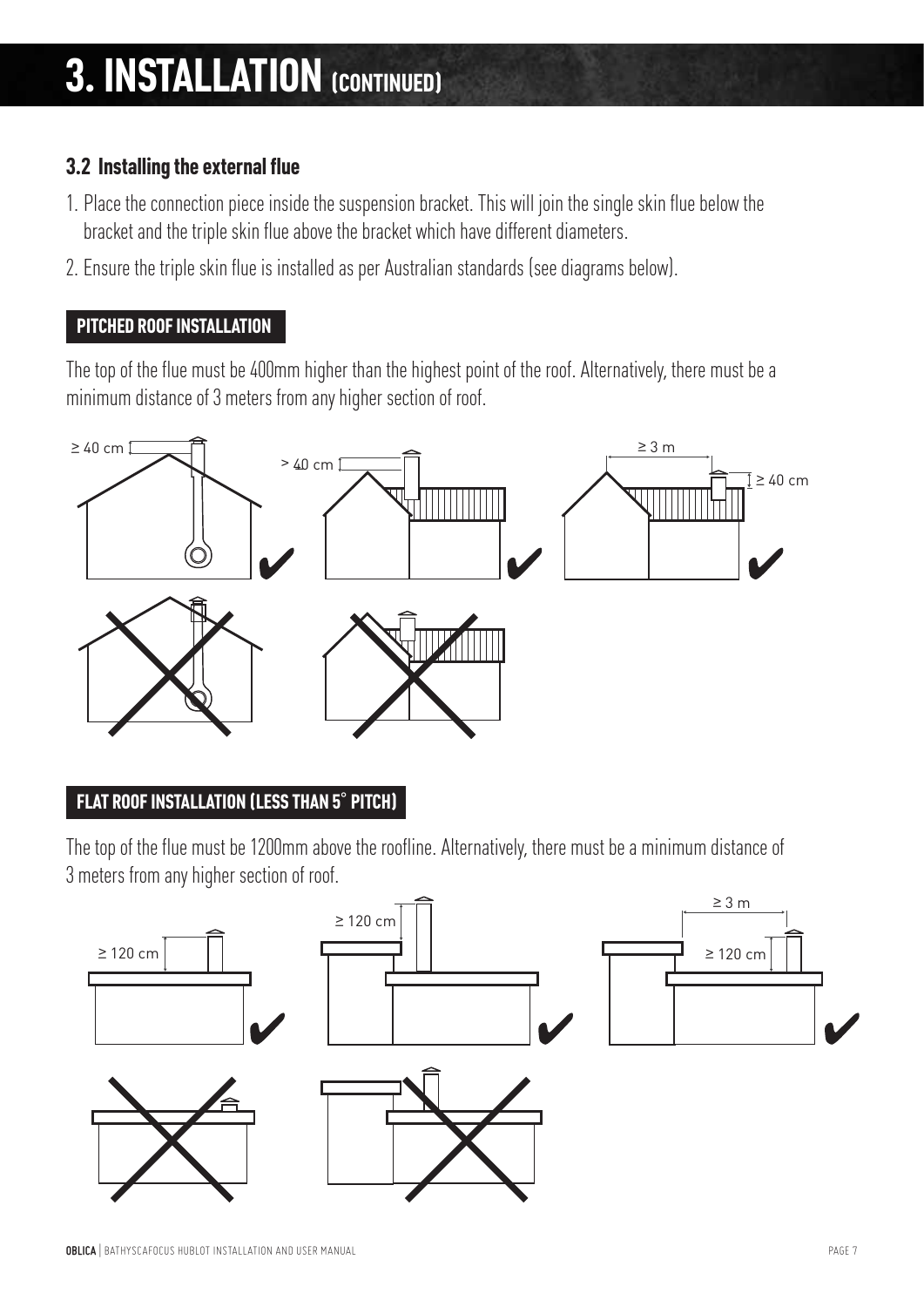### **3.3 Installing the internal flue**

Position the single skin flue inside the suspension bracket and tighten the grab screws. Ensure that the flue is perfectly vertical and the grab screws are tight.

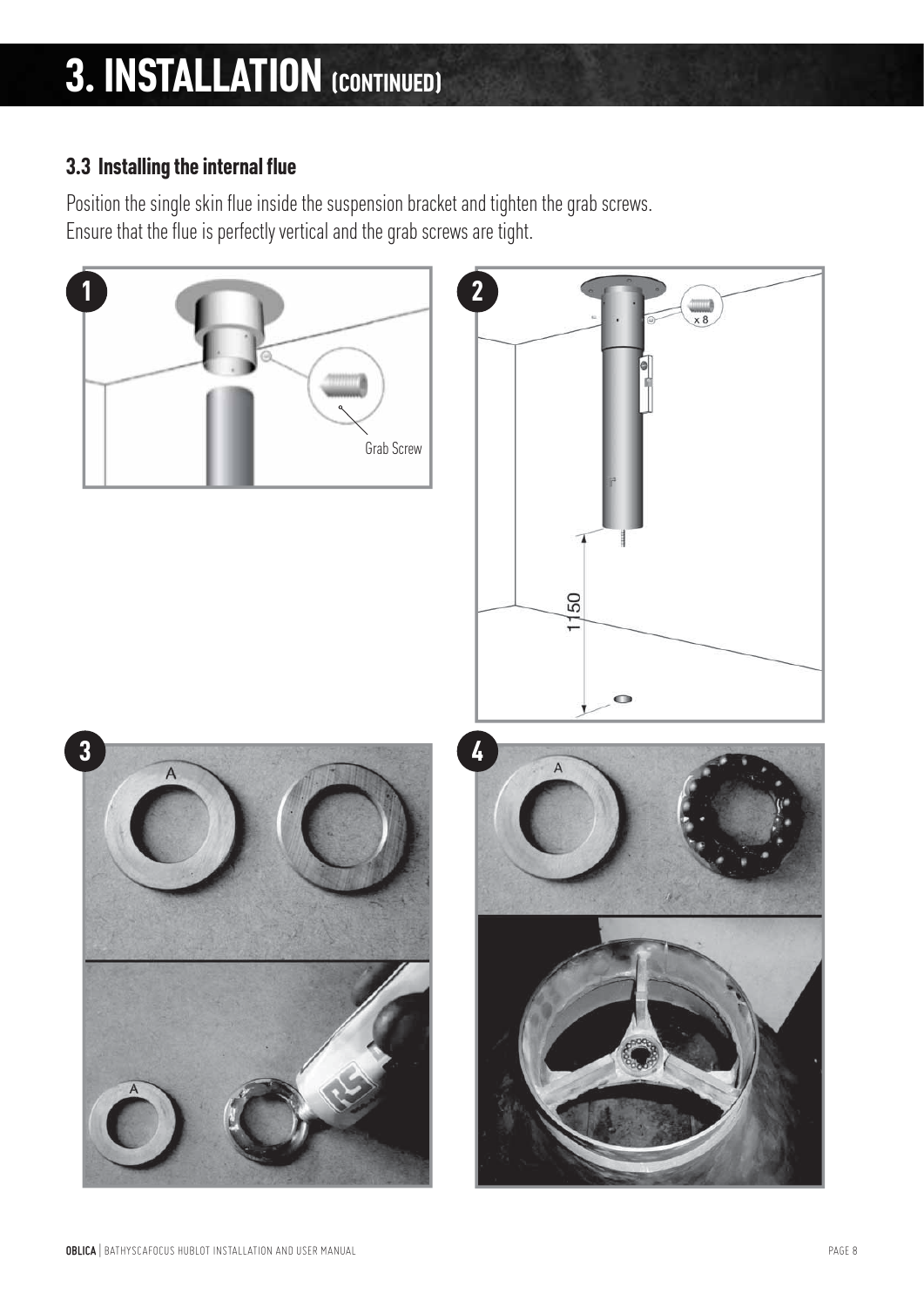



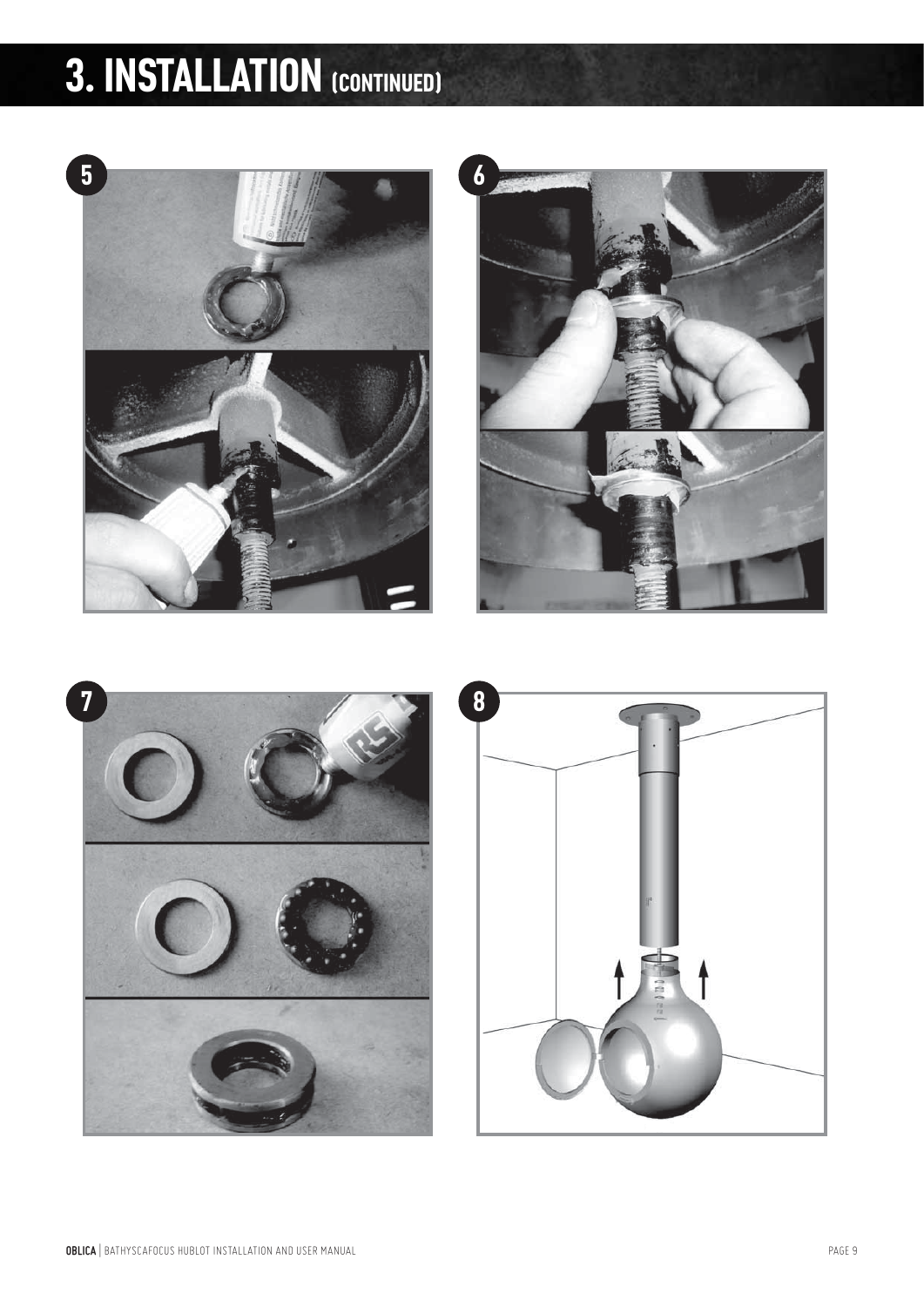





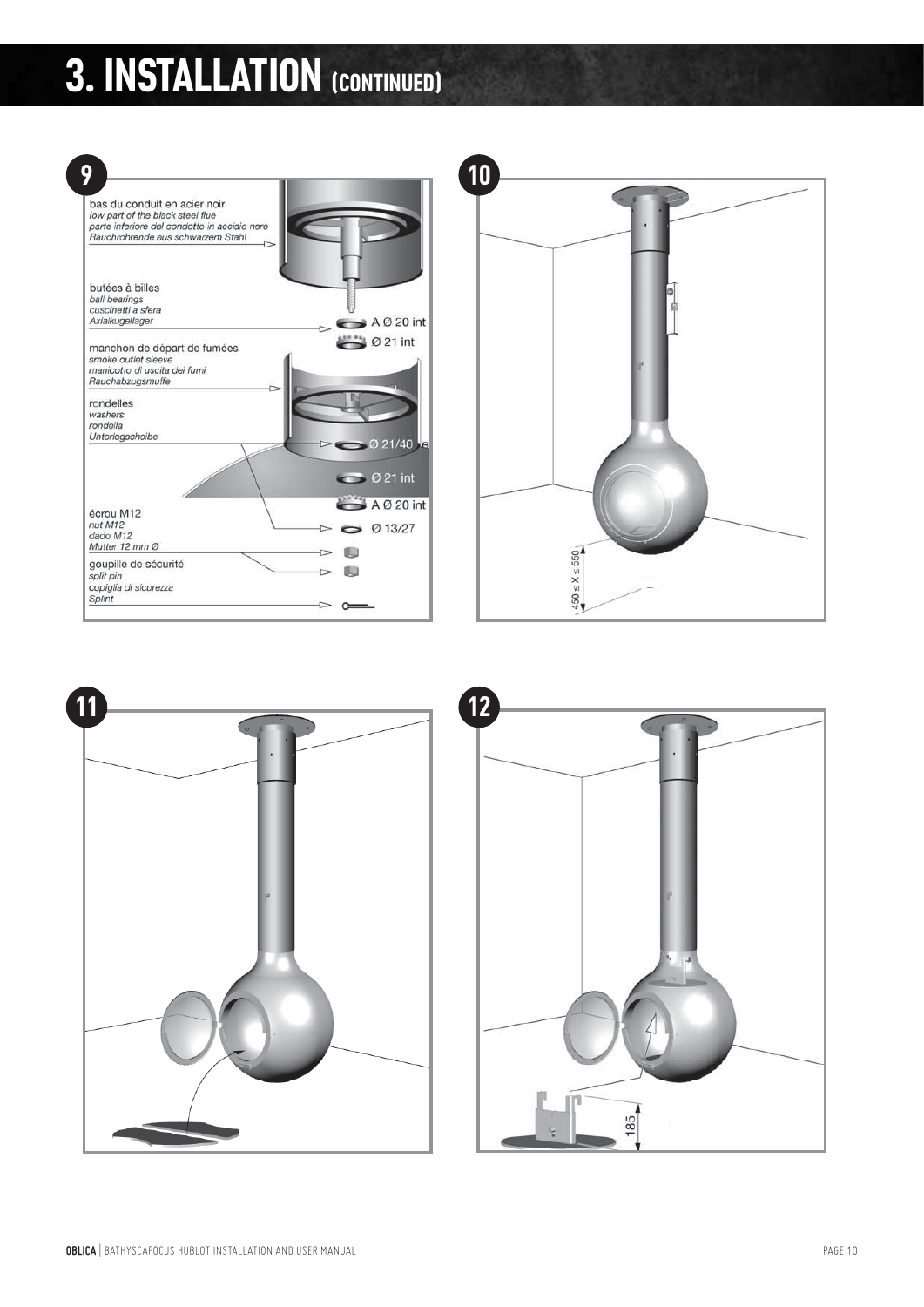### **3.4 Protecting the floor**

- Any combustible floor beneath a fireplace must have a floor protector that extends 300mm beyond the diameter of the firebox in all directions.
- If installed directly on combustible material, the floor protector must be made of a minimum 6mm thick cement sheet. Non-combustible finishes can be applied to the floor protector (tiles, steel sheet, light concrete, etc).
- If the combustible floor is installed on concrete, you can replace the combustible material with noncombustible material laid directly onto the concrete.

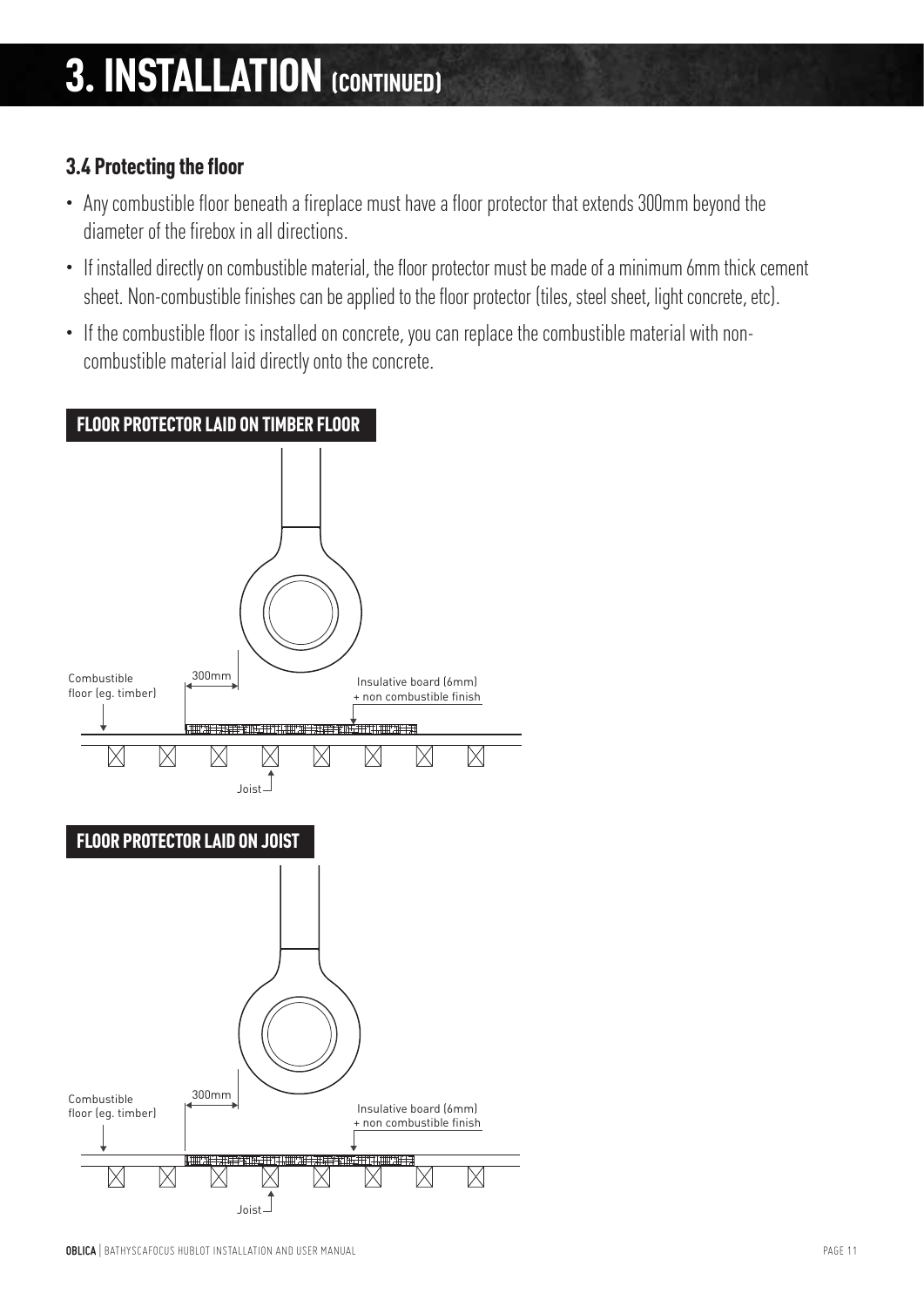



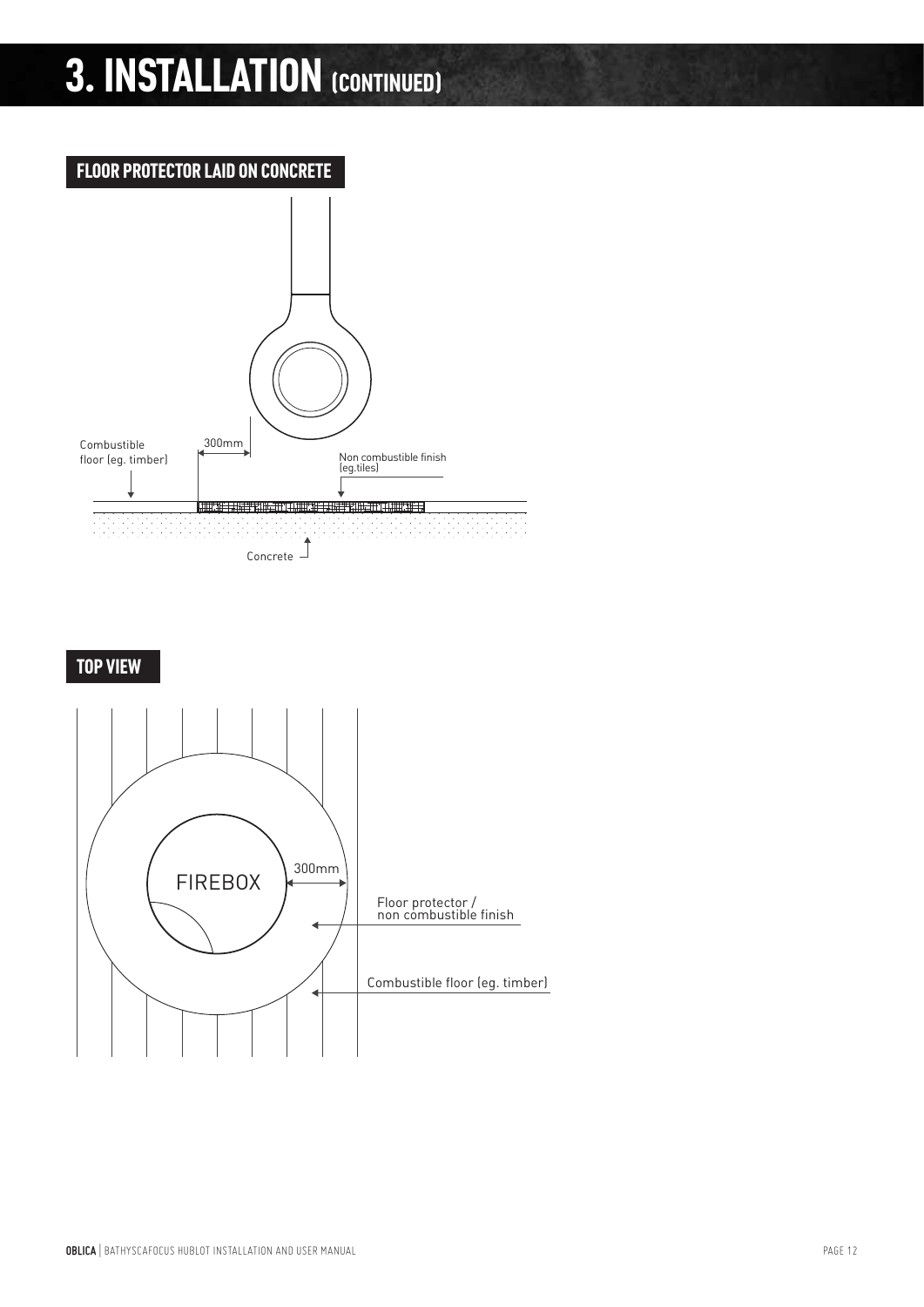## **4. OPERATION**

### **4.1 What you should burn**

- Untreated, air dried hardwood
- Split logs with a humidity content of less than 20%

### **4.2 Do not burn**

- Trash
- Painted plastic
- Coated or preservative treated wood
- Waste or black coal
- Inflammable liquids
- Fire gels
- Moist wood with a residual humidity content of more than 20% (this may cause soothing of the chimney).

### **IMPORTANT:**

- Misuse may lead to unhealthy and environmentally harmful emissions and will void any warranty or guarantee.
- The maximum load capacity for the Bathyscafocus Hublot is 20kg of wood.
- Burning only seasoned hardwood helps to protect the environment and lower emissions.

For details of a wood supplier in your area please call our office on 03 9416 0400 or email info@oblica.com.au.

#### *WARNING:*

- *Do not use flammable liquids or aerosols to start or rekindle the fire.*
- *Do not use flammable liquids or aerosols in the vicinity of the fireplace when operating.*
- *Do not store fuel within prescribed installation clearance distances.*
- *The use of some types of preservative-treated woods as a fuel can be hazardous.*